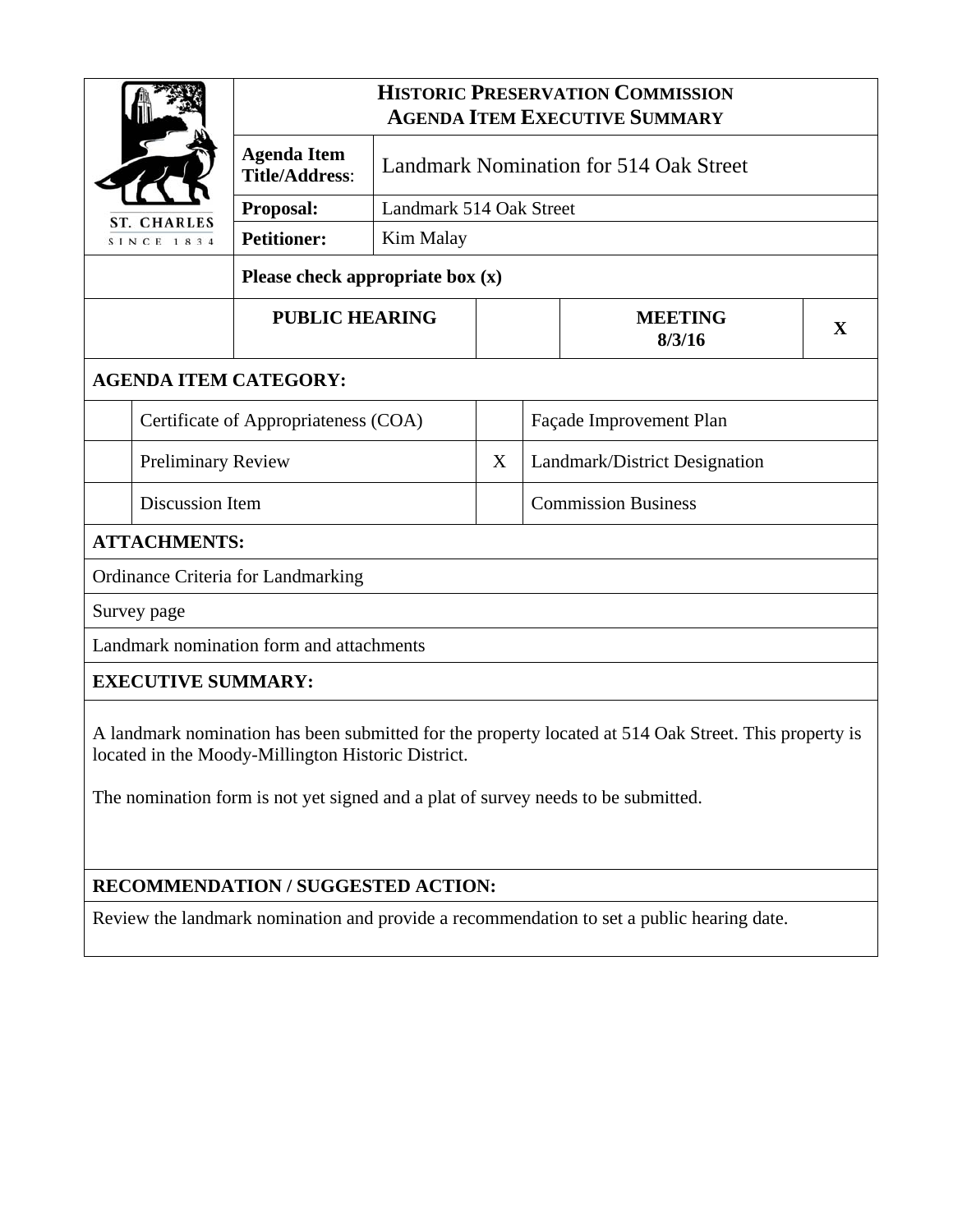## **St. Charles Zoning Ordinance – Criteria for Landmark Designation**

### **17.32.060.C**

The Commission shall evaluate the property's eligibility for landmark designation based on its historic and/or architectural significance, the integrity of its design, workmanship, materials, location, setting and feeling, and the extent to which it meets one (1) or more of the following criteria:

- 1. Has character, interest or value which is part of the development, heritage or cultural character of the community, county, state or nation.
- 2. Is the site of a significant local, county, state or national event.
- 3. Is identified with a person who significantly contributed to the development of the community, county, state or nation.
- 4. Embodies distinguishing characteristics of an architectural style valuable for the study of a period, type, method of construction or use of indigenous materials.
- 5. Is identified with the work of a master builder, designer, architect or landscape architect whose work has influenced the development of the area, the county, the state or the nation.
- 6. Embodies elements of design, detailing, materials, or craftsmanship that are of architectural significance.
- 7. Embodies design elements that make it structurally or architecturally innovative.
- 8. Has a unique location or physical characteristics that make it a familiar visual feature of the community.
- 9. Is a particularly fine or unique example of a utilitarian structure with a high level of integrity or architectural significance.
- 10. Is suitable for preservation or restoration.
- 11. Is included in the Illinois or National Register of Historic Places.
- 12. Has yielded, or is likely to yield, information important to prehistory, history or other areas of archaeological significance.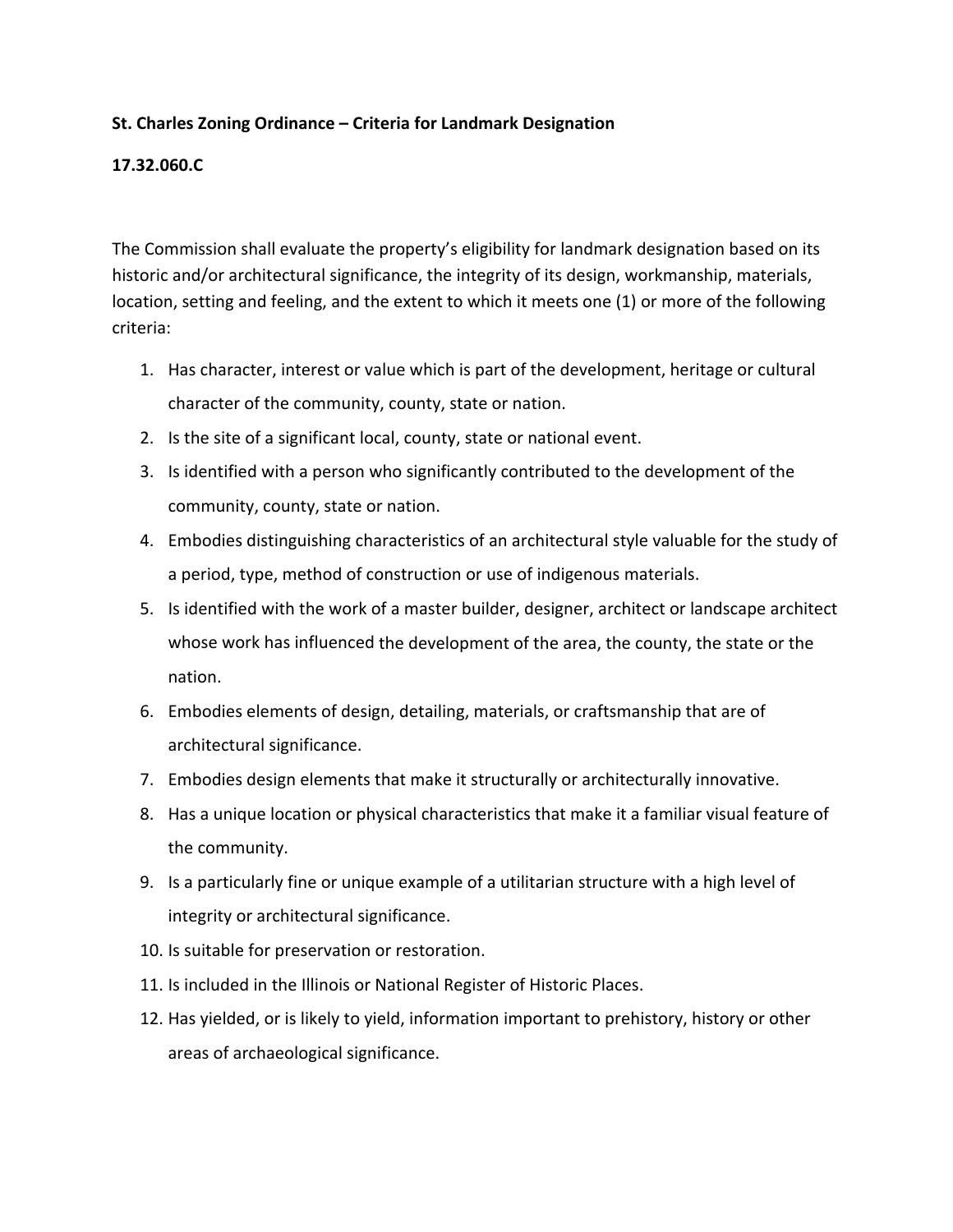

# **ARCHITECTURAL SURVEY**

NEAR WEST HISTORIC DISTRICT ST. CHARLES, ILLINOIS

### **ST. CHARLES HISTORIC PRESERVATION COMMISSION**

**Primary Structure** 

- ADDRESS 514 Oak Street
- ROLL-IMAGE # 2727 12
- $CD$ -IMAGE  $\#$  0298 12



### **ARCHITECTURAL SIGNIFICANCE**

- Significant
- ► Contributing
- Non-Contributing
- Potential for Individual National Register Designation

### **ARCHITECTURAL INFORMATION**

### **BUILDING CONDITION**

- Excellent
- ► Good
- Fair
- Poor

| Architectural Style/Type: Craftsman          |                                    | Exterior Walls (Current): Stucco |                                                                              |
|----------------------------------------------|------------------------------------|----------------------------------|------------------------------------------------------------------------------|
| Architectural Features:                      |                                    | Exterior Walls (Original):       | Stucco                                                                       |
| Date of Construction:<br>Source:             | 1923<br>Township Assessor's Office | Foundation:                      | Stucco finish over masonry<br>Roof Type/Material: Side gable/Asphalt shingle |
| Overall Plan Configuration: Simple rectangle |                                    |                                  | Window Material/Type: Wd/Dbl hung/Rem. storms                                |

**ARCHITECTURAL FEATURES:** A consistent vocabulary of wood detailing around the window and door openings as well as the wood brackets and exposed rafter tails makes this a good example of the style. The wide overhangs and eaves are also typical for the style. The fascia boards have a curved cutout detail at the eave line. A narrow band of wood trim separates the first and second floors. Many of the windows are grouped in twos and threes. The windows have a 3:1 muntin pattern.

**ALTERATIONS:** The aluminum front door and wrought iron railings are inconsistent.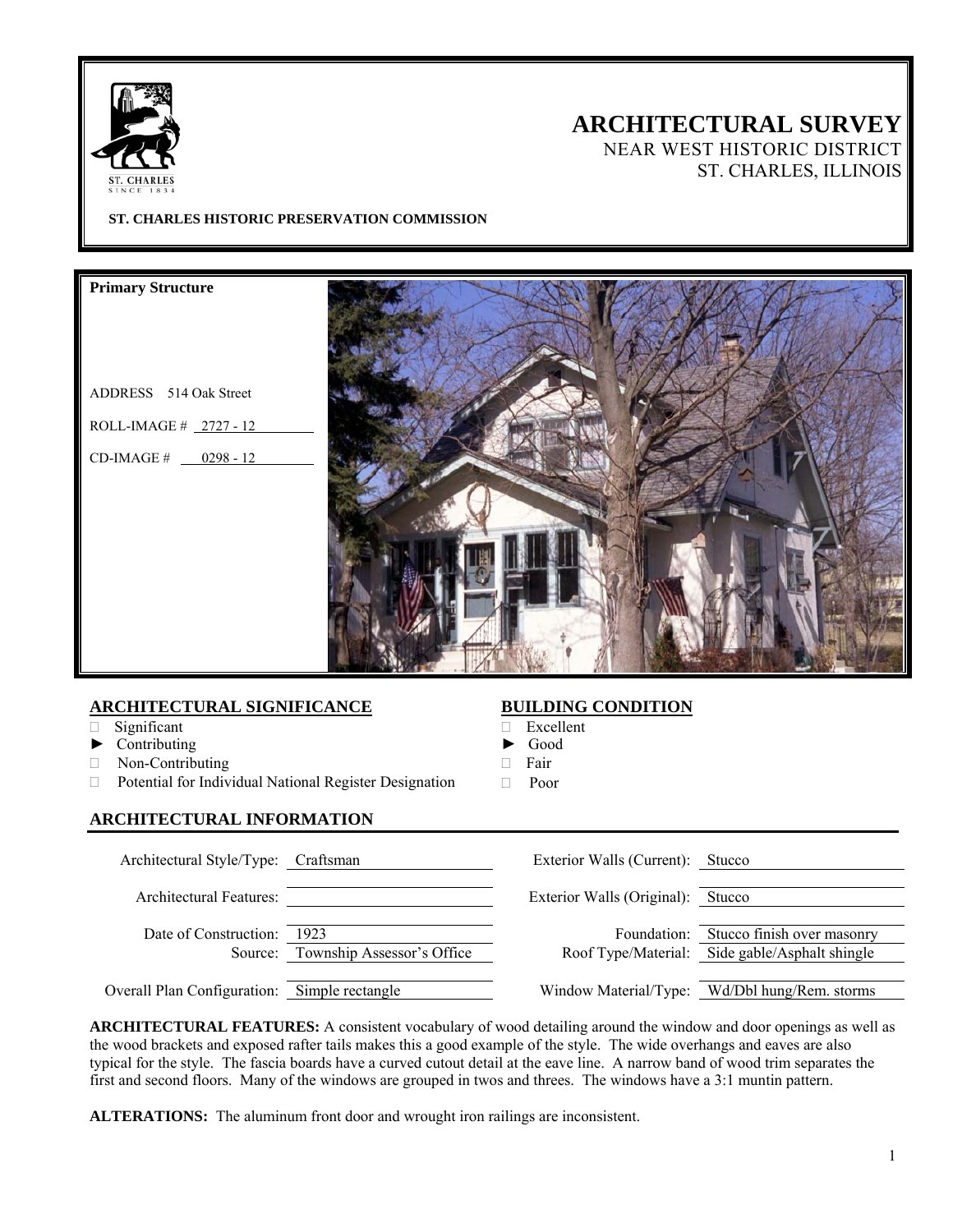# **CITY OF ST. CHARLES**

TWO EAST MAIN STREET ST. CHARLES, ILLINOIS 60174-1984



COMMUNITY DEVELOPMENT/PLANNING DIVISION PHONE: (630) 377-4443 FAX: (630) 377-4062

# **HISTORIC LANDMARK NOMINATION**

*Instructions:* 

*To nominate a property for Historic Landmark Designation, complete this application and submit all required documentation to the Planning Division. Based on a review of the application by City staff and the Historic Preservation Commission, additional detailed information to support this application may be required.* 

*The information you provide must be complete and accurate. If you have a question please call the Planning Division and we will be happy to assist you.*

| <b>Received Date</b> |  |
|----------------------|--|
|                      |  |
|                      |  |
|                      |  |
|                      |  |
|                      |  |
|                      |  |
|                      |  |
|                      |  |

| $\vert$ 1. Property<br><b>Information:</b> | Parcel Number(s): 09-34-116-006                                                                                             |                       |  |  |
|--------------------------------------------|-----------------------------------------------------------------------------------------------------------------------------|-----------------------|--|--|
|                                            | Property Name (Historic or common name of the property):                                                                    |                       |  |  |
|                                            | 514 Oak St., St. Charles, IL 60174                                                                                          |                       |  |  |
| $ 2.$ Applicant:                           | Name St. Charles Historic Preservation Commission                                                                           | Phone<br>630-377-4443 |  |  |
|                                            | Address 2 E. Main St., St. Charles IL 60174                                                                                 | Fax                   |  |  |
|                                            |                                                                                                                             | Email                 |  |  |
| 3. Record Owner:                           | Name Carol Scholl                                                                                                           | Phone<br>630-643-1665 |  |  |
|                                            | Address 514 Oak St., St. Charles IL 60174                                                                                   | Fax                   |  |  |
|                                            |                                                                                                                             | Email                 |  |  |
|                                            | <b>4. Legal Description of Property:</b> The legal description should be obtained from the deed, mortgage, title insurance, |                       |  |  |

or other recorded document (attach sheets if necessary). Moody's Addn Sub Lot 6, Lot 9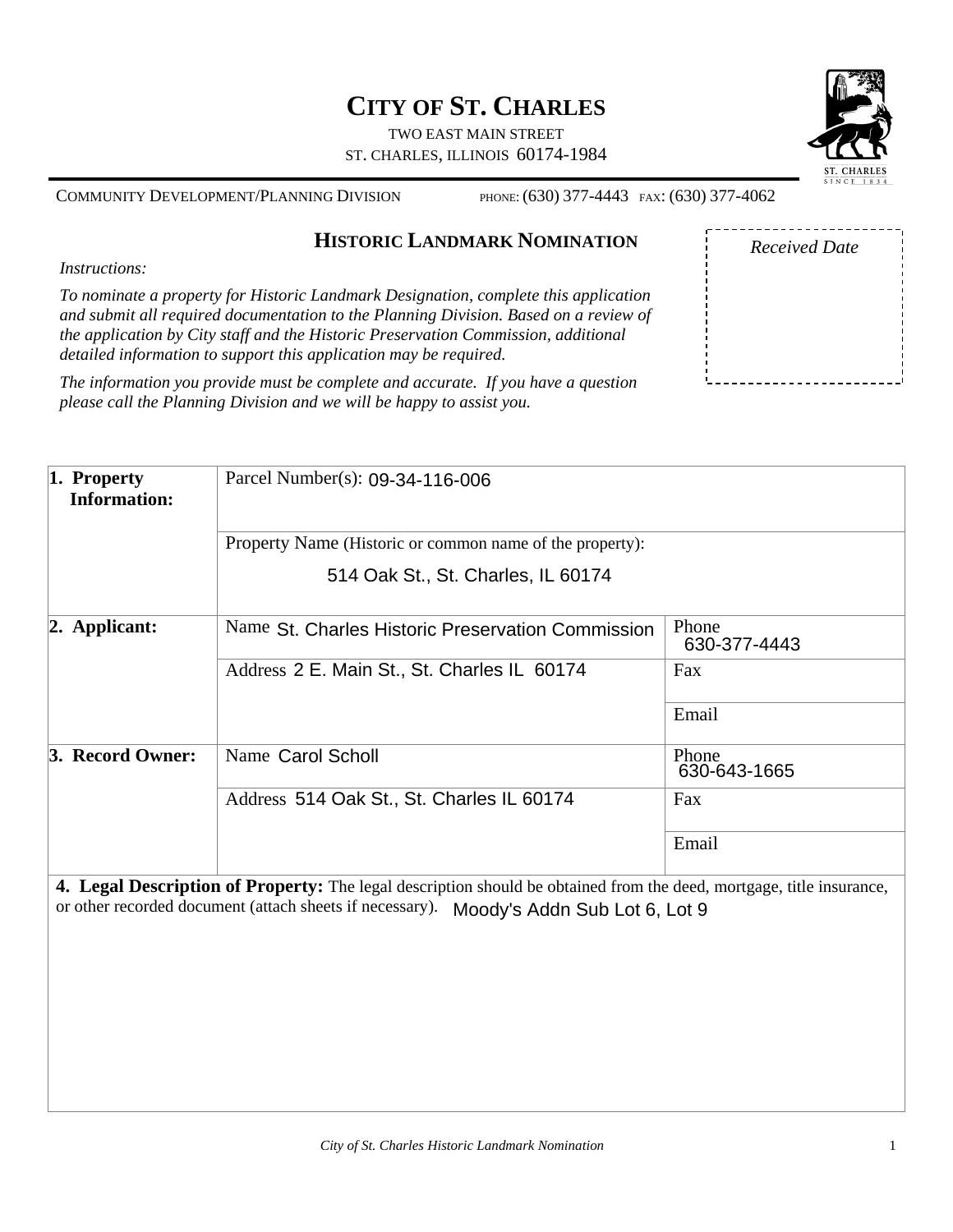## **I. Classification of Property (Check all that apply):**

| a) Ownership:                           | b) Category:      | c) Integrity:                        |                                      |
|-----------------------------------------|-------------------|--------------------------------------|--------------------------------------|
| x private                               | <u>x</u> building | $\frac{\mathbf{x}}{ }$ original site |                                      |
| public-local                            | district          |                                      | moved: date                          |
| public-state                            | site              | unaltered                            |                                      |
| d) Function or Use:                     |                   |                                      |                                      |
| Historic/Current                        | Historic/Current  |                                      | Historic/Current                     |
| / ___ agriculture                       |                   | / industrial                         | /__religious                         |
| commercial                              |                   | /__military                          | / scientific                         |
| educational                             |                   | museum                               | /_transportation                     |
| government                              |                   | $x / x$ private residence            |                                      |
| entertainment                           | /__park           |                                      |                                      |
| e) Architecture:                        |                   |                                      |                                      |
| <b>Early Republic</b>                   |                   | Late Victorian                       |                                      |
| Federal                                 |                   |                                      | $2nd$ Gothic Revival                 |
| <b>Early Classical</b>                  |                   | Itanlianate                          |                                      |
| Revival                                 |                   |                                      | Second Empire                        |
|                                         |                   | Queen Ann                            |                                      |
| Mid-19 <sup>th</sup> Century            |                   | Stick/Eastlake                       |                                      |
| <b>Greek Revival</b>                    |                   | _Shingle Style                       |                                      |
| <b>Gothic Revival</b>                   |                   | Romanesque                           |                                      |
| Italian Villa                           |                   | Renaissance                          |                                      |
| National                                |                   | Folk Victorian                       |                                      |
| Late $19^{th}/20^{th}$ Century Revivals |                   |                                      | Late $19th$ and Early $20th$ Century |
| <b>Beaux Arts</b>                       |                   |                                      | (American Movements)                 |
| <b>Colonial Revival</b>                 |                   | Princess Ann                         |                                      |
| <b>Classical Revival</b>                |                   | Homestead                            |                                      |
| <b>Tudor Revival</b>                    |                   |                                      |                                      |
| Late Gothic Revival                     |                   |                                      | (Amer. Arts & Crafts Movement)       |
| <b>Dutch Colonial Revival</b>           |                   | $x$ Craftsman                        |                                      |
| <b>English Cottage</b>                  |                   | Bungalow                             |                                      |
| <b>Italian Renaissance</b>              |                   | _Foursquare                          |                                      |
| French Renaissance                      |                   | Prairie School                       |                                      |
| Spanish/Mission                         |                   |                                      |                                      |
| <b>Regional Origin</b>                  |                   | <b>Modern Movement</b>               |                                      |
| Vernacular (describe)                   |                   | Modern                               |                                      |
|                                         |                   | Art Deco                             |                                      |
|                                         |                   |                                      | International Style                  |
| Other (describe)                        |                   | Ranch                                |                                      |
|                                         |                   |                                      |                                      |

\_\_\_\_\_\_\_\_\_\_\_\_\_\_\_\_\_\_\_\_\_\_\_\_\_\_\_\_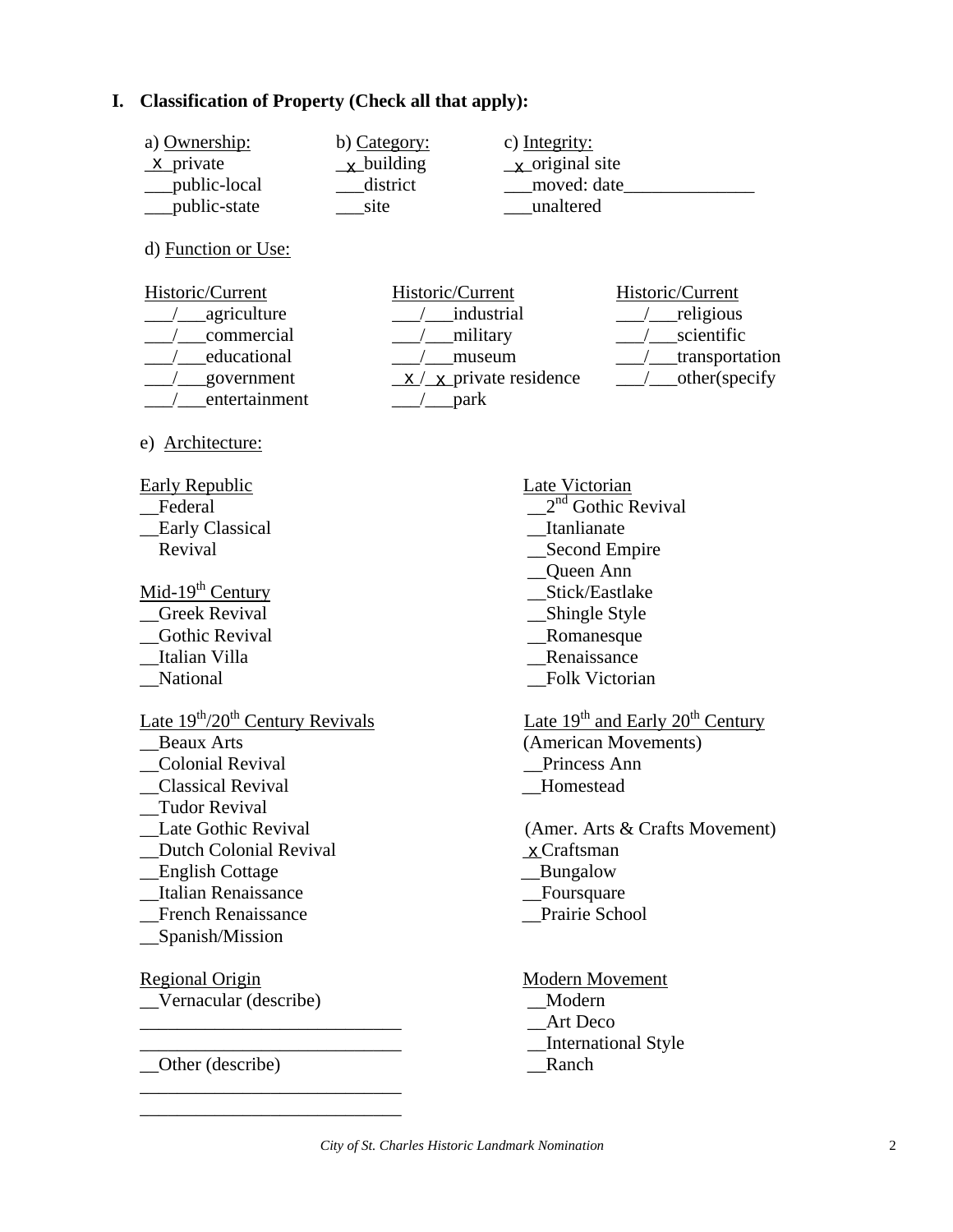## **II. Building Materials:**

Please mark the appropriate boxes listing the materials that exist on the building.

|               | <b>Foundation</b> | <b>Walls</b>            | <b>Roof</b> | <b>Others</b>      |
|---------------|-------------------|-------------------------|-------------|--------------------|
| Wood          |                   |                         |             | $\pmb{\mathsf{X}}$ |
| Weatherboard, |                   |                         |             |                    |
| Clapboard     |                   |                         |             |                    |
| Shingle       |                   |                         |             |                    |
| Log           |                   |                         |             |                    |
| Plywood       |                   |                         |             |                    |
| Shake         |                   |                         |             |                    |
| Stone         |                   |                         |             |                    |
| Granite       |                   |                         |             |                    |
| Sandstone     |                   |                         |             |                    |
| Limestone     |                   |                         |             |                    |
| Marble        |                   |                         |             |                    |
| Slate         |                   |                         |             |                    |
| <b>Brick</b>  |                   |                         |             |                    |
| Metal         |                   |                         |             |                    |
| Iron          |                   |                         |             |                    |
| Copper        |                   |                         |             |                    |
| <b>Bronze</b> |                   |                         |             |                    |
| Tin           |                   |                         |             |                    |
| Steel         |                   |                         |             |                    |
| Lead          |                   |                         |             |                    |
| Nickel        |                   |                         |             |                    |
| Cast Iron     |                   |                         |             |                    |
| Stucco        | $\overline{X}$    | $\overline{\mathsf{x}}$ |             |                    |
| Terra Cotta   |                   |                         |             |                    |
| Asphalt       |                   |                         | X           |                    |
| Asbestos      |                   |                         |             |                    |
| Concrete      |                   |                         |             |                    |
| Adobe         |                   |                         |             |                    |
| Ceramic Tile  |                   |                         |             |                    |
| Glass         |                   |                         |             |                    |
| Cloth/Canvas  |                   |                         |             |                    |
| Synthetics    |                   |                         |             |                    |
| Fiberglass    |                   |                         |             |                    |
| Vinyl         |                   |                         |             |                    |
| Aluminum      |                   |                         |             |                    |
| Rubber        |                   |                         |             |                    |
| Plastic       |                   |                         |             |                    |
| Drivit/EIFS   |                   |                         |             |                    |
| Other         |                   |                         |             |                    |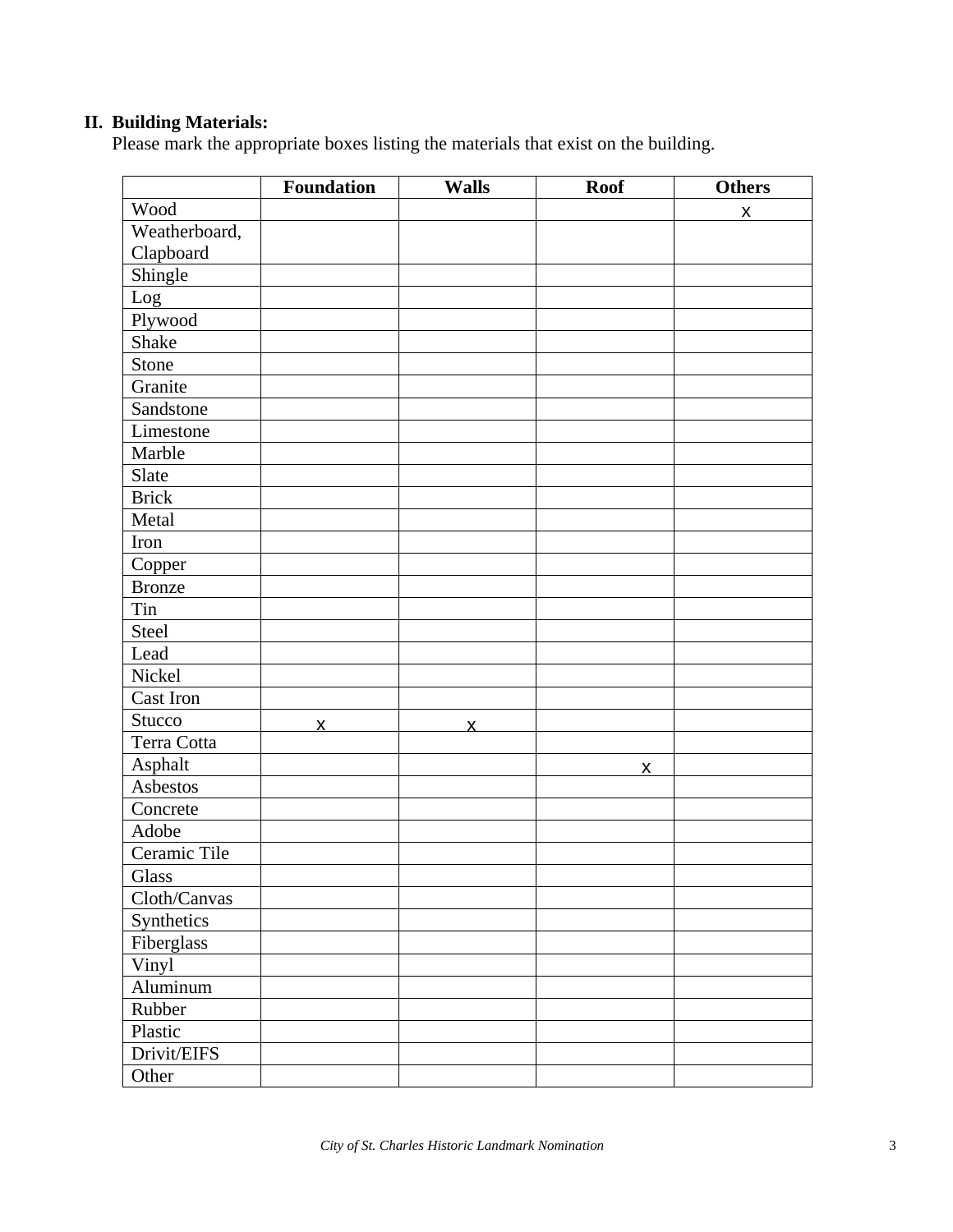### **III. Significance of Property:**

Please indicate source of documentation, if available.

| a) Original Owner:                               | <b>Charles Hunt</b> |
|--------------------------------------------------|---------------------|
| b) Architect/Builder:                            |                     |
| c) Significant Person(s):                        |                     |
| d) Significant Dates (i.e., construction dates): | Circa 1923          |
|                                                  |                     |

- e) Please indicate which of the following criteria apply to the property:(check all that apply.)
	- \_\_ Property has character, interest, or value which is part of the development, heritage, or cultural character of the community, county, or nation.
	- \_\_ Property is the site of a significant local, county, state, or national event.
	- \_\_ Property is identified with a person who significantly contributed to the development of the community, county, state, or nation.
	- $\pm \mathbf{x}$  Structure embodies distinguishing characteristics of an architectural style valuable for the study of a period, type, method of construction, or use of indigenous materials.
	- \_\_ Property is identified with the work of a master builder, designer, architect, or landscape architect whose work has influenced the development of the area, the county, the state, or the nation.
	- $\underline{\mathbf{x}}$  Structure embodies elements of design, detailing, materials, or craftsmanship that are of architectural significance.
	- \_\_ Structure embodies design elements that make it structurally or architecturally innovative.
	- \_\_ Property has a unique location or physical characteristics that make it a familiar visual feature.
	- \_\_ Structure is a particularly fine or unique example of a utilitarian structure with a high level of historical or architectural significance.
	- $\underline{\mathbf{x}}$  Property is suitable for preservation or restoration.
	- \_\_ Property is included on the\_\_\_Illinois and/or \_\_\_National Register of Historic Places.
	- \_\_ Property has yielded, or is likely to yield information important to prehistory, history, or other areas of archaeological significance.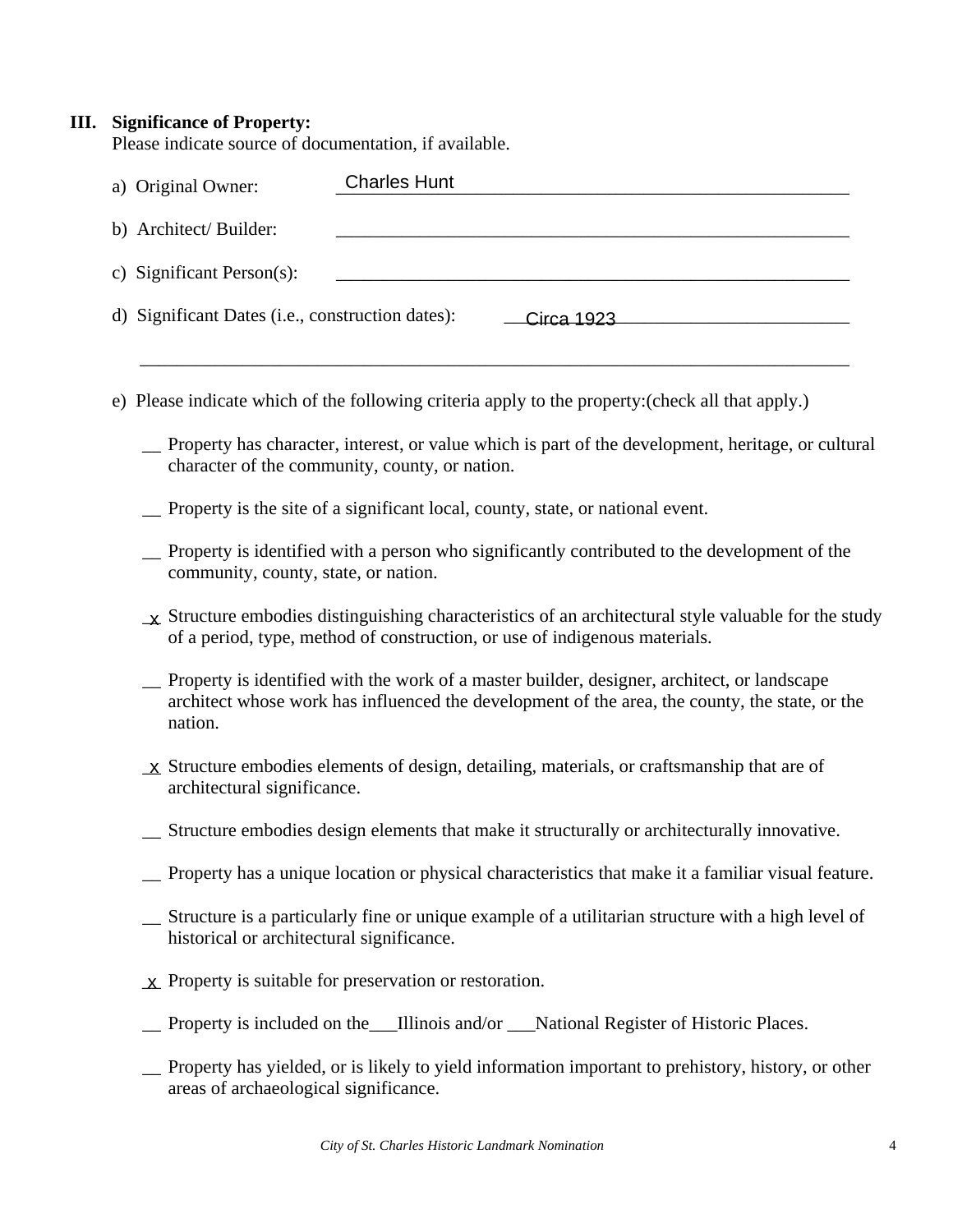## **IV. Attachments**

- 1. Descriptive Statement: Attach a narrative statement describing the property and its historical architectural significance as indicated in Sections I, II, and III above. Describe structural changes, additions, and decorative modifications or material changes and dates of such work if known. State the reasons it should be designated as a Historic property.
- 2. Plat of Survey: Attach a plat of survey showing the boundaries and location of the property. This may be obtained from the County Recorder (630-232-5935) at the Government Center. You may also have one from your house closing.
- 3. Photographs: Attach photographs showing the important structures or features of the property and a photograph as viewed from the public way. Black and white or color prints. A minimum of one photograph of the structure as viewed from the public way is required.

**I (we) certify that this application and the documents submitted with it are true and correct to the best of my (our) knowledge and belief.** 

| <b>Record Owner</b> | Date |
|---------------------|------|
|                     |      |
|                     |      |
|                     |      |

Applicant or Authorized Agent Date